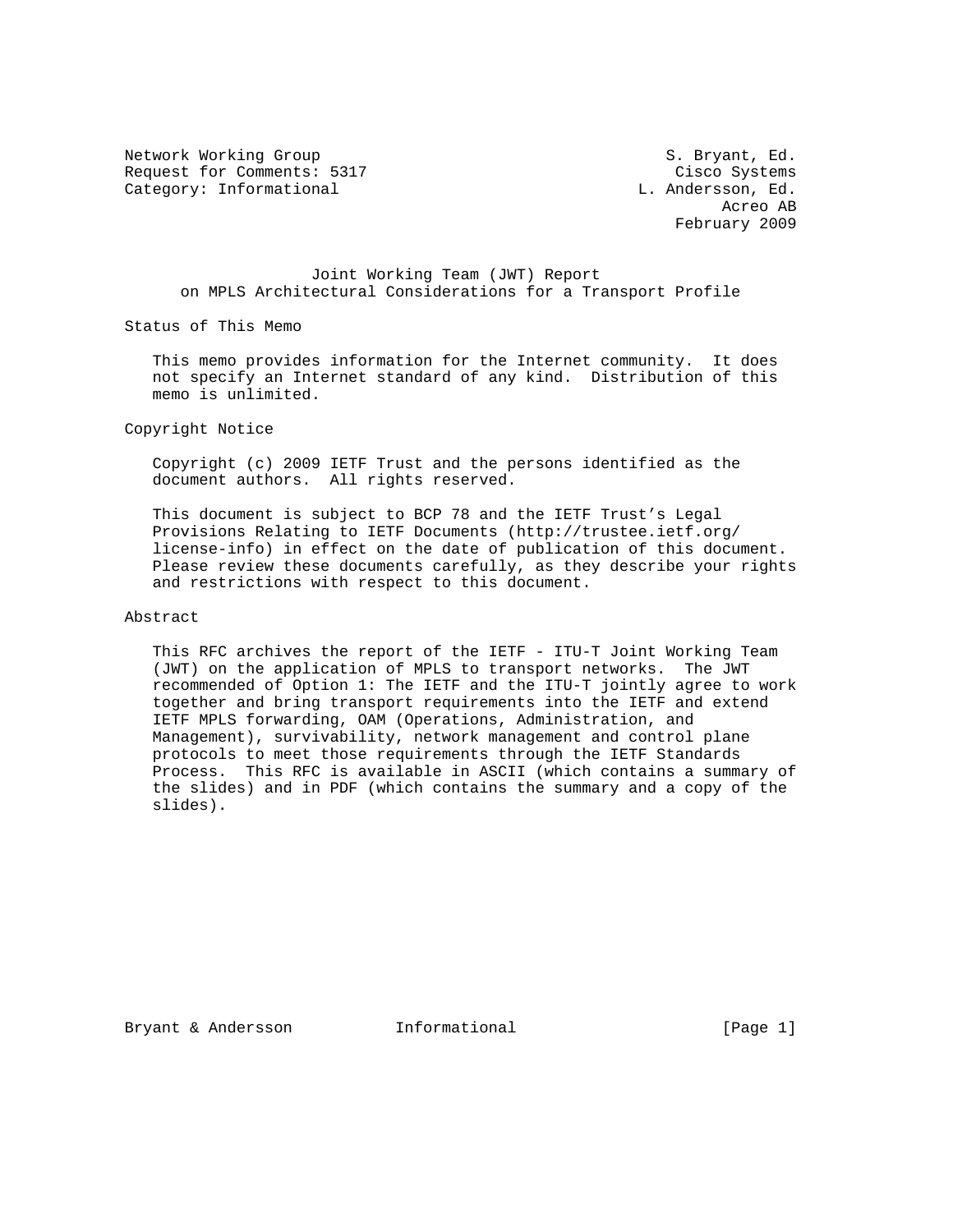Table of Contents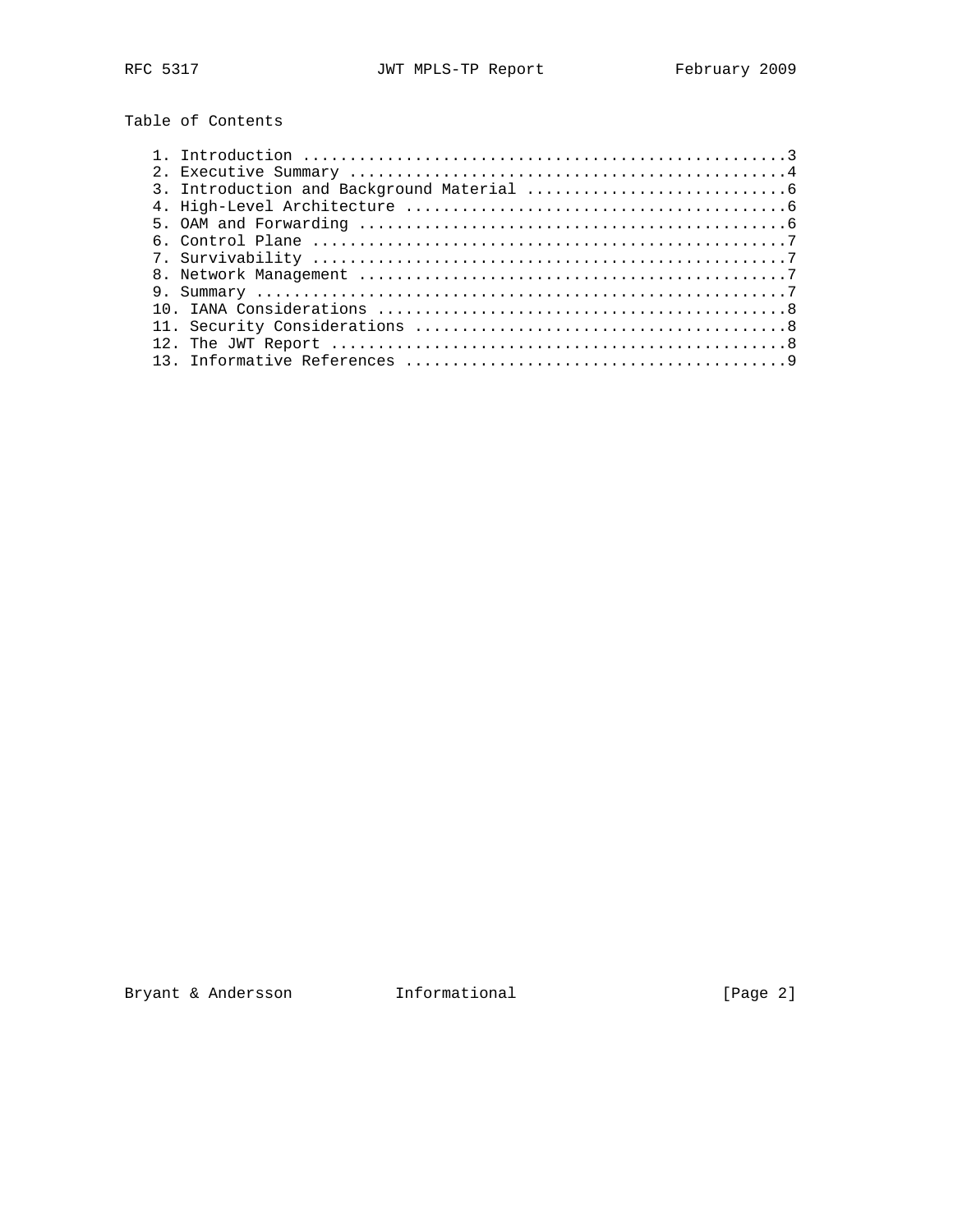## 1. Introduction

 For a number of years, the ITU-T has been designing a connection oriented packet switched technology to be used in Transport Networks. A Transport Network can be considered to be the network that provides wide area connectivity upon which other services, such as IP or the phone network, run. The ITU-T chose to adapt the IETF's MPLS to this task, and introduced a protocol suite known as T-MPLS.

 Quite late in the ITU-T design and specification cycle, there were a number of liaison exchanges between the ITU-T and the IETF concerning this technology. These liaisons can be found on the IETF Liaison Statement web page [LIAISON]. In addition, the chairs of the MPLS, PWE3, BFD, and CCAMP working groups as well as the Routing and Internet Area Directors attended a number of ITU-T meetings. During this process, the IETF became increasingly concerned that the incompatibility of IETF MPLS and ITU-T T-MPLS would "represent a mutual danger to both the Internet and the Transport network". These concerns led the chairs of the IESG and IAB to take the step of sending a liaison to the ITU-T, stating that either T-MPLS should become fully compliant MPLS protocol, standardized under the IETF process (the so-called "Option 1"), or it should become a completely disjoint protocol with a new name and completely new set of code points (the so-called "Option 2") [Ethertypes].

 Option 1 and Option 2 were discussed at an ITU-T meeting of Question 12 Study Group 15 in Stuttgart [Stuttgart], where it was proposed that a Joint (ITU-T - IETF) Team should be formed to evaluate the issues, and make a recommendation to ITU-T management on the best way forward.

 Following discussion between the management of the IETF and the ITU-T, a Joint Working Team (JWT) was established; this was supported by an IETF Design Team and an Ad Hoc Group on T-MPLS in the ITU-T [ahtmpls]. The first meeting of the Ad Hoc group occurred during the ITU-T Geneva Plenary in February 2008. As a result of the work of the JWT and the resulting agreement on a way forward, the fears that a set of next-generation network transport specifications developed by ITU-T could cause interoperability problems were allayed.

 The JWT submitted their report to the ITU-T and IETF management in the form of a set of Power Point slides [MPLS-TP-22]. (See the PDF of this RFC.) The ITU-T have accepted the JWT recommendations, as documented in [MPLS-TP]. This RFC archives the JWT report in a format that is accessible to the IETF.

Bryant & Andersson **Informational** [Page 3]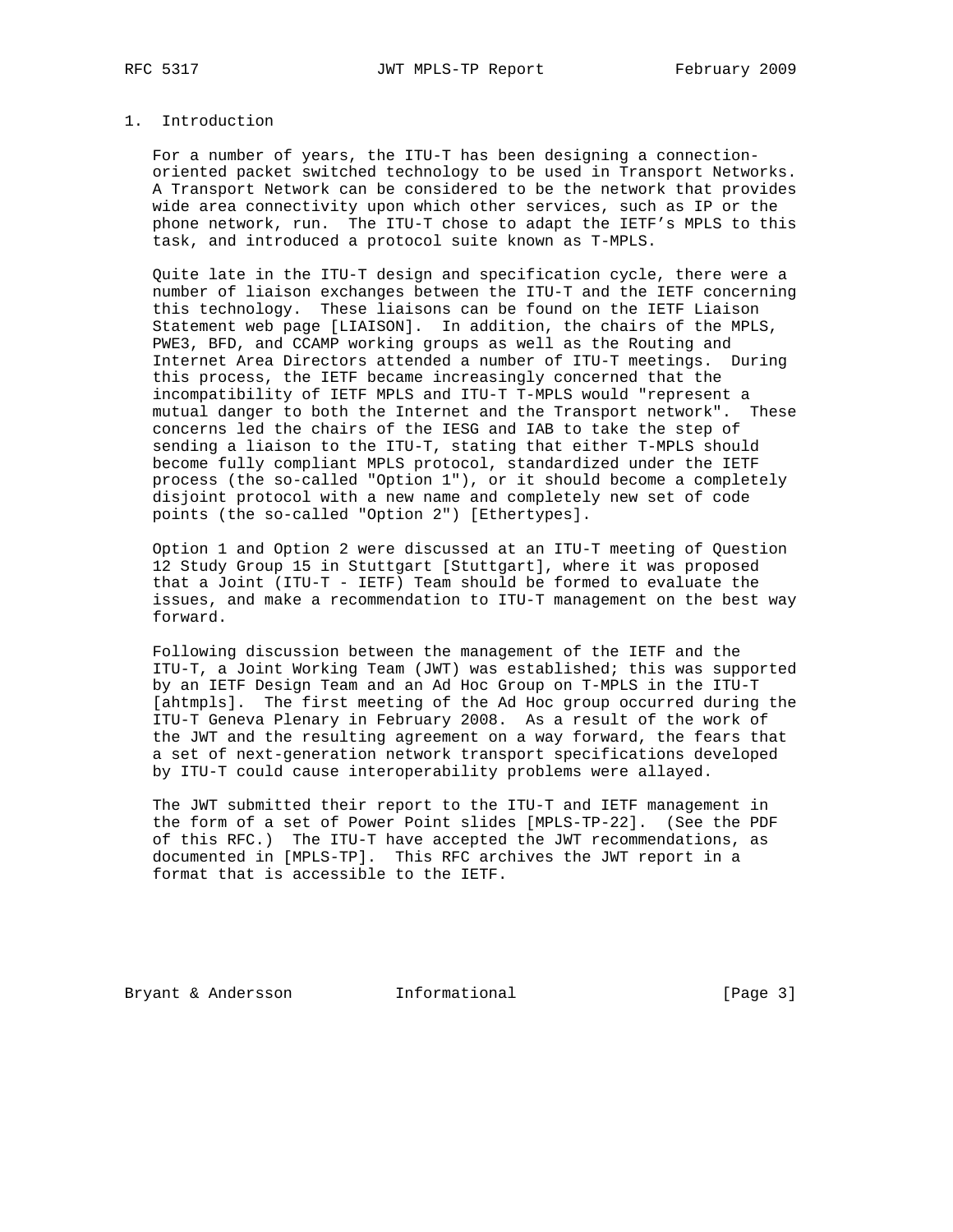This RFC is available in ASCII (which contains a summary of the slides) and in PDF (which contains the summary and a copy of the slides). In the case of a conflict between the summary and the slides, the slides take precedence. Since those slides were the basis of an important agreement between the IETF and the ITU-T, it should further be noted that in the event that the PDF version of the slides differs from those emailed to ITU-T and IETF management on 18 April 2008 by the co-chairs of the JWT, the emailed slides take precedence.

2. Executive Summary

 Slides 4 to 10 provide an executive summary of the JWT Report. The following is a summary of those slides:

 The JWT achieved consensus on the recommendation of Option 1: to jointly agree to work together and bring transport requirements into the IETF and extend IETF MPLS forwarding, OAM, survivability, network management, and control plane protocols to meet those requirements through the IETF Standards Process. The Joint Working Team believed that this would fulfill the mutual goals of improving the functionality of the transport networks and the Internet and guaranteeing complete interoperability and architectural soundness. This technology would be referred to as the Transport Profile for MPLS (MPLS-TP).

The JWT recommended that future work should focus on:

In the IETF:

Definition of the MPLS "Transport Profile" (MPLS-TP).

In the ITU-T:

Integration of MPLS-TP into the transport network,

 Alignment of the current T-MPLS ITU-T Recommendations with MPLS-TP and,

Termination of the work on current T-MPLS.

 The technical feasibility analysis concluded there were no "show stopper" issues in the recommendation of Option 1 and that the IETF MPLS and Pseudowire architecture could be extended to support transport functional requirements. Therefore, the team believed that there was no need for the analysis of any other option.

Bryant & Andersson **Informational Informational** [Page 4]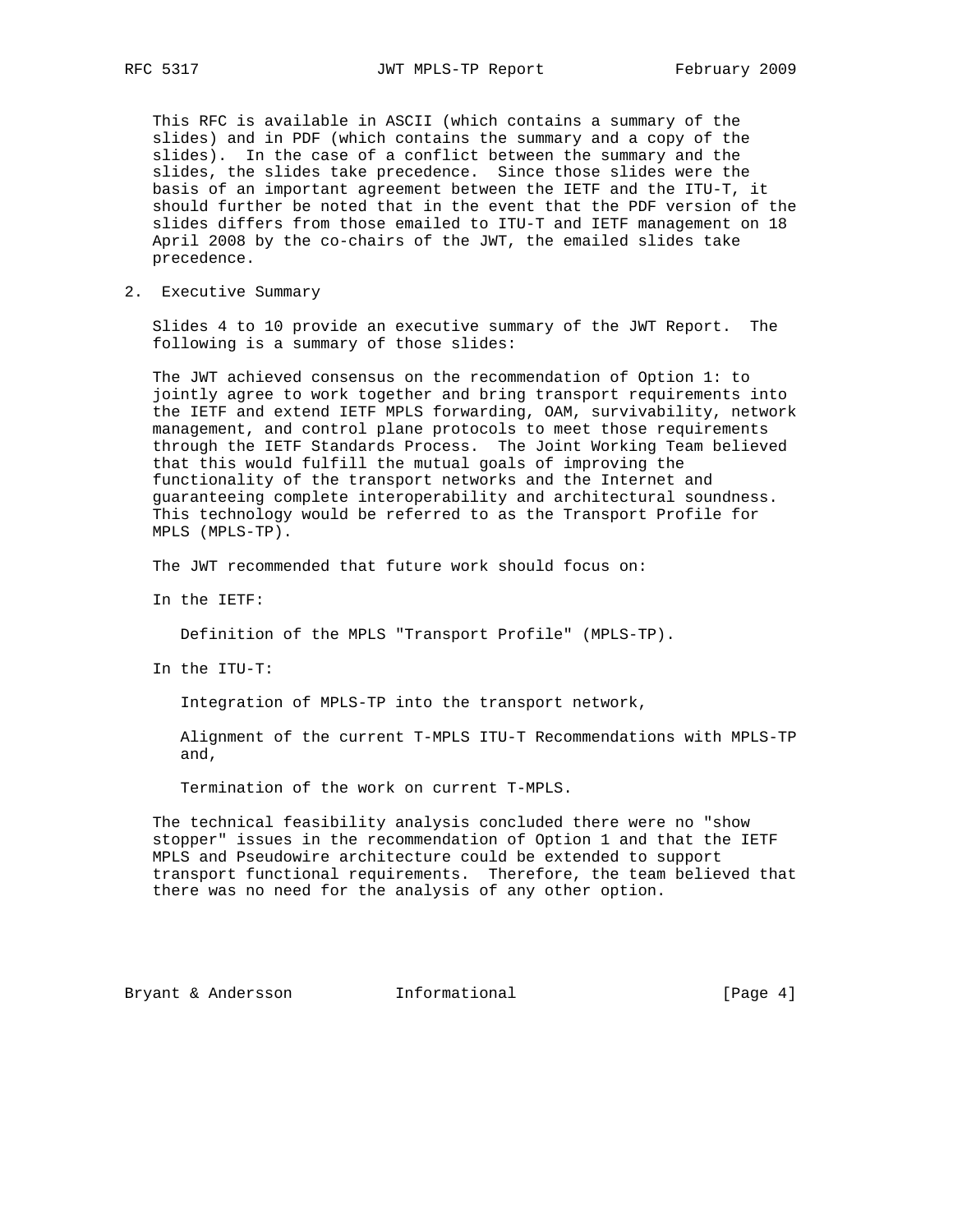The JWT proposed that the MPLS Interoperability Design Team (MEAD Team), JWT, and Ad Hoc T-MPLS groups continue as described in SG15 TD515/PLEN [JWTcreation] with the following roles:

 Facilitate the rapid exchange of information between the IETF and ITU-T,

 Ensure that the work is progressing with a consistent set of priorities,

Identify gaps/inconsistencies in the solutions under development,

 Propose solutions for consideration by the appropriate WG/ Question,

 Provide guidance when work on a topic is stalled or a technical decision must be mediated.

 None of these groups would have the authority to create or modify IETF RFCs or ITU-T Recommendations. Any such work would be progressed via the normal process of the respective standards body. Direct participation in the work by experts from the IETF and ITU-T would be required.

 The JWT recommended that the normative definition of the MPLS-TP that supports the ITU-T transport network requirements be captured in IETF RFCs. It proposed that the ITU-T should:

 Develop ITU-T Recommendations to allow MPLS-TP to be integrated with current transport equipment and networks, including in agreement with the IETF, the definition of any ITU-T-specific functionality within the MPLS-TP architecture via the MPLS change process [RFC4929],

Revise existing ITU-T Recommendations to align with MPLS-TP,

 ITU-T Recommendations will make normative references to the appropriate RFCs.

 The executive summary contains a number of detailed JWT recommendations to both IETF and ITU-T management together with proposed document structure and timetable.

 These JWT recommendations were accepted by ITU-T management [MPLS-TP1].

Bryant & Andersson **Informational Informational** [Page 5]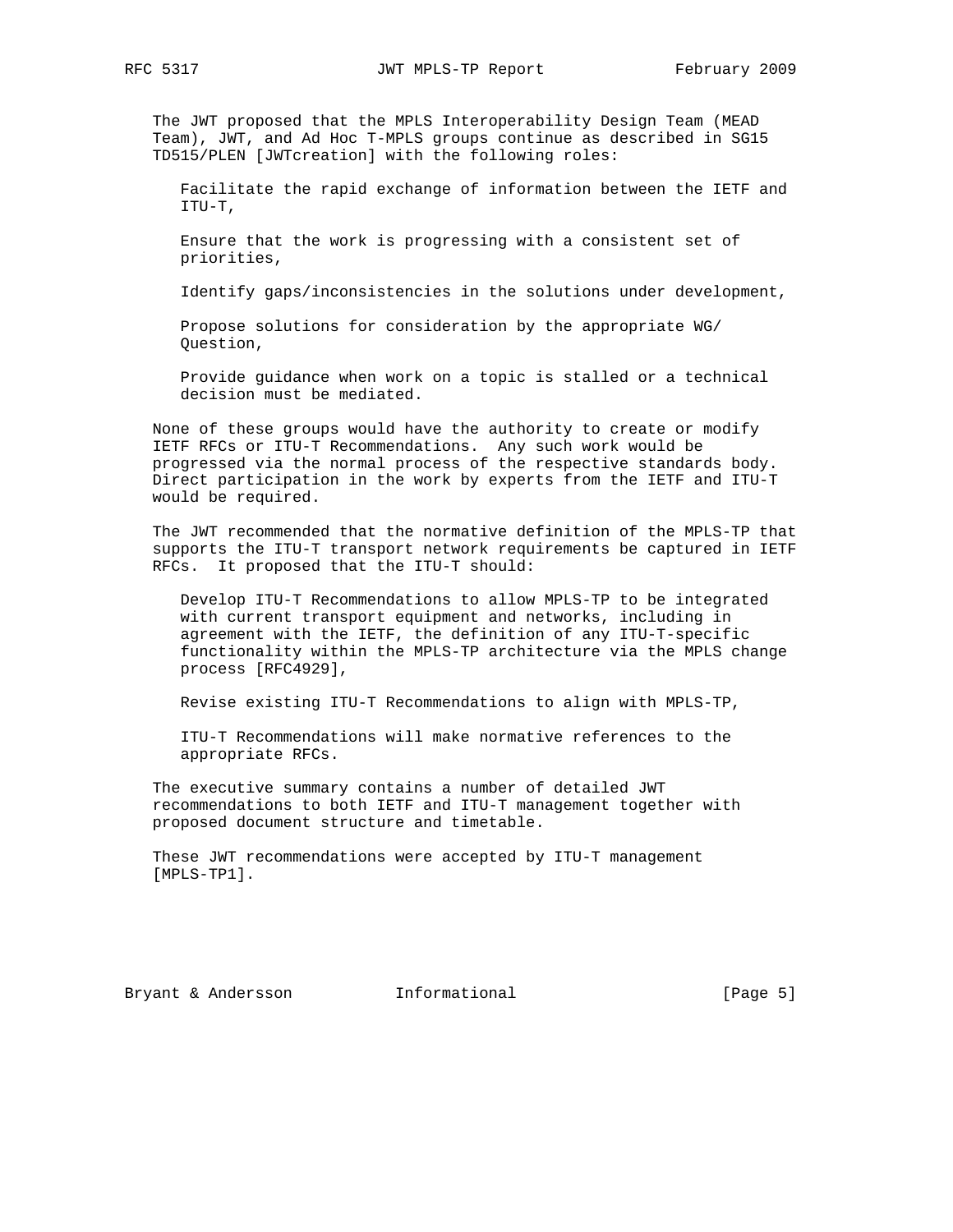3. Introduction and Background Material

Slides 11 to 22 provide introductory and background material.

 The starting point of the analysis was to attempt to satisfy Option 1 by showing the high-level architecture, any show stoppers, and the design points that would need to be addressed after the decision had been made to work together. Option 1 was stated as preferred by the IETF and because Option 1 was shown to be feasible, Option 2 was not explored.

 The work was segmented into five groups looking at: Forwarding, OAM, Protection, Control Plane, and Network Management. The outcome of each review was reported in the following sections and is summarized below.

 There follows a detailed description of the overall requirements and architectural assumptions that would be used in the remainder of the work.

4. High-Level Architecture

 Slides 23 to 28 provide a high-level architectural view of the proposed design.

 The spectrum of services that the MPLS-TP needs to address and the wider MPLS context is described, together with the provisioning issues. Some basic terminology needed in order to understand the MPLS-TP is defined and some context examples are provided.

5. OAM and Forwarding

 Slides 29 to 32 describe the OAM requirements and talk about segment recovery and node identification.

 Slides 33 to 38 introduce OAM hierarchy and describe Label Switched Path (LSP) monitoring, the Maintenance End Point (MEP) and Maintenance Intermediate Point (MIP) relationship and the LSP and pseudowire (PW) monitoring relationship.

 Sides 39 to 46 introduce the Associated Channel Header (ACH) and its generalization to carry the OAM over LSPs through the use of the "Label for You" (LFU).

Bryant & Andersson **Informational Informational** [Page 6]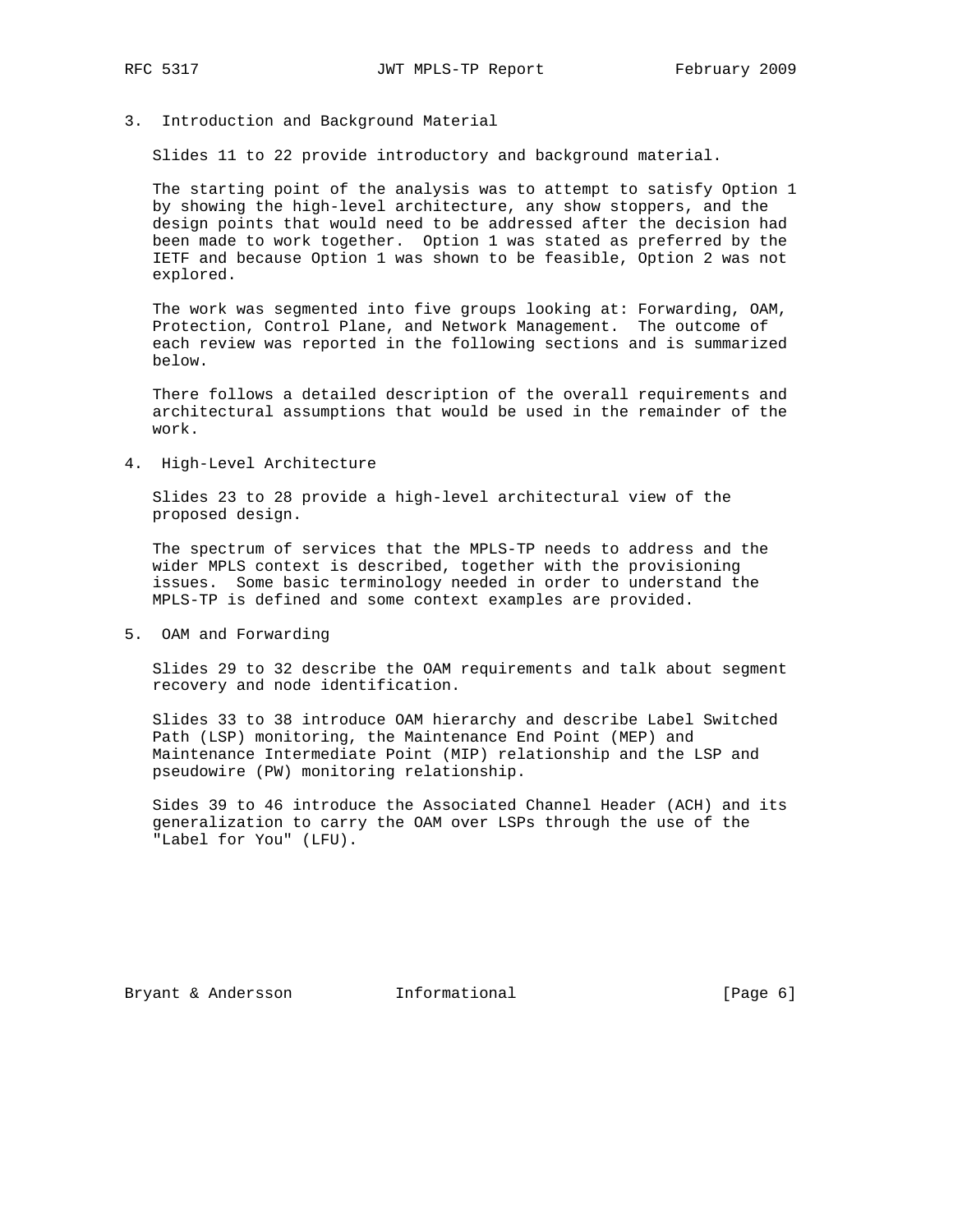Slides 47 to 48 provide a description of how the forwarding and the ACH OAM mechanism work in detail. A significant number of scenarios are described to work through the operation on a case-by-case basis. These slides introduce a new textual notation to simplify the description of complex MPLS stacks.

 Note that the MPLS forwarding, as specified by IETF RFCs, requires no changes to support MPLS-TP.

6. Control Plane

Sides 79 to 83 discuss various aspects of the control plane design.

 Control plane sub-team stated that existing IETF protocols can be used to provide required functions for transport network operation and for data-communications-network/switched-circuit-network operation. IETF GMPLS protocols have already applied to Automatic Switched Optical Network (ASON) architecture, and the JWT considered that any protocol extensions needed will be easy to make. The slides provide a number of scenarios to demonstrate this conclusion.

7. Survivability

The survivability considerations are provided in slides 95 to 104.

 The survivability sub-team did not find any issues that prevented the creation of an MPLS-TP, and therefore recommended that Option 1 be selected. Three potential solutions were identified. Each solution has different attributes and advantages, and it was thought that further work in the design phase should eliminate one or more of these options and/or provide an applicability statement.

 After some clarifications and discussion, there follow in the slide set a number of linear and ring protection scenarios with examples of how they might be addressed.

8. Network Management

 Slide 106 states the conclusion of the Network Management sub-team : that it found no issues that prevent the creation of an MPLS-TP and hence Option 1 can be selected.

9. Summary

Slide 113 provides a summary of the JWT report.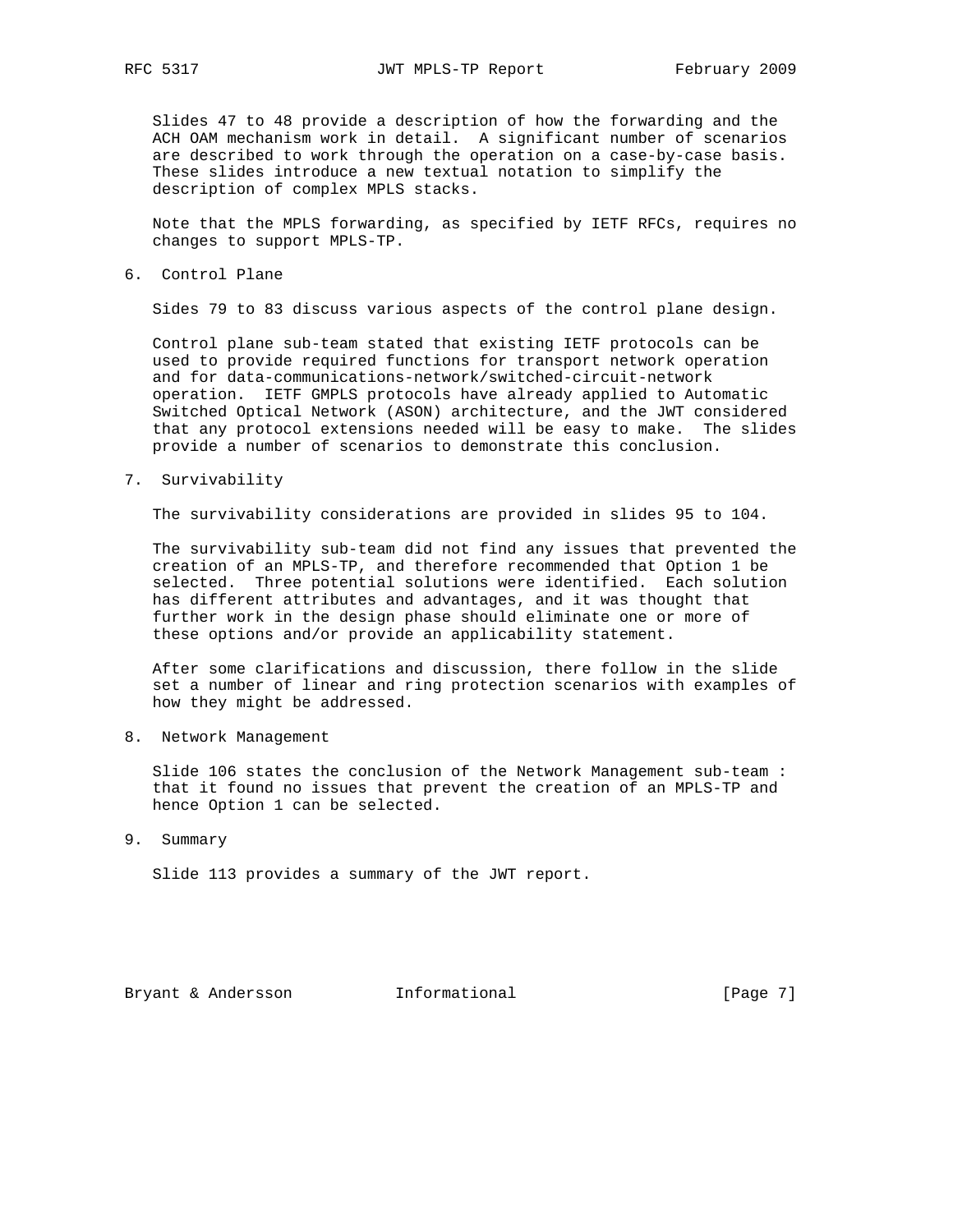The JWT found no show stoppers and unanimously agreed that they had identified a viable solution. They therefore recommend Option 1. They stated that in their view, it is technically feasible that the existing MPLS architecture can be extended to meet the requirements of a Transport profile, and that the architecture allows for a single OAM technology for LSPs, PWs, and a deeply nested network. From probing various ITU-T Study Groups and IETF Working Groups it appears that MPLS reserved label 14 has had wide enough implementation and deployment that the solution may have to use a different reserved label (e.g., Label 13). The JWT recommended that extensions to Label 14 should cease.

 The JWT further recommended that this architecture appeared to subsume Y.1711, since the requirements can be met by the mechanism proposed in their report.

10. IANA Considerations

There are no IANA considerations that arise from this document.

 Any IANA allocations needed to implement the JWT recommendation will be requested in the Standards-Track RFCs that define the MPLS-TP protocol.

11. Security Considerations

 The only security consideration that arises as a result of this document is the need to ensure that this is a faithful representation of the JWT report.

 The protocol work that arises from this agreement will have technical security requirements that will be identified in the RFCs that define MPLS-TP.

12. The JWT Report

 In the PDF of this RFC, there follows the JWT report as a set of slides.

Bryant & Andersson **Informational Informational** [Page 8]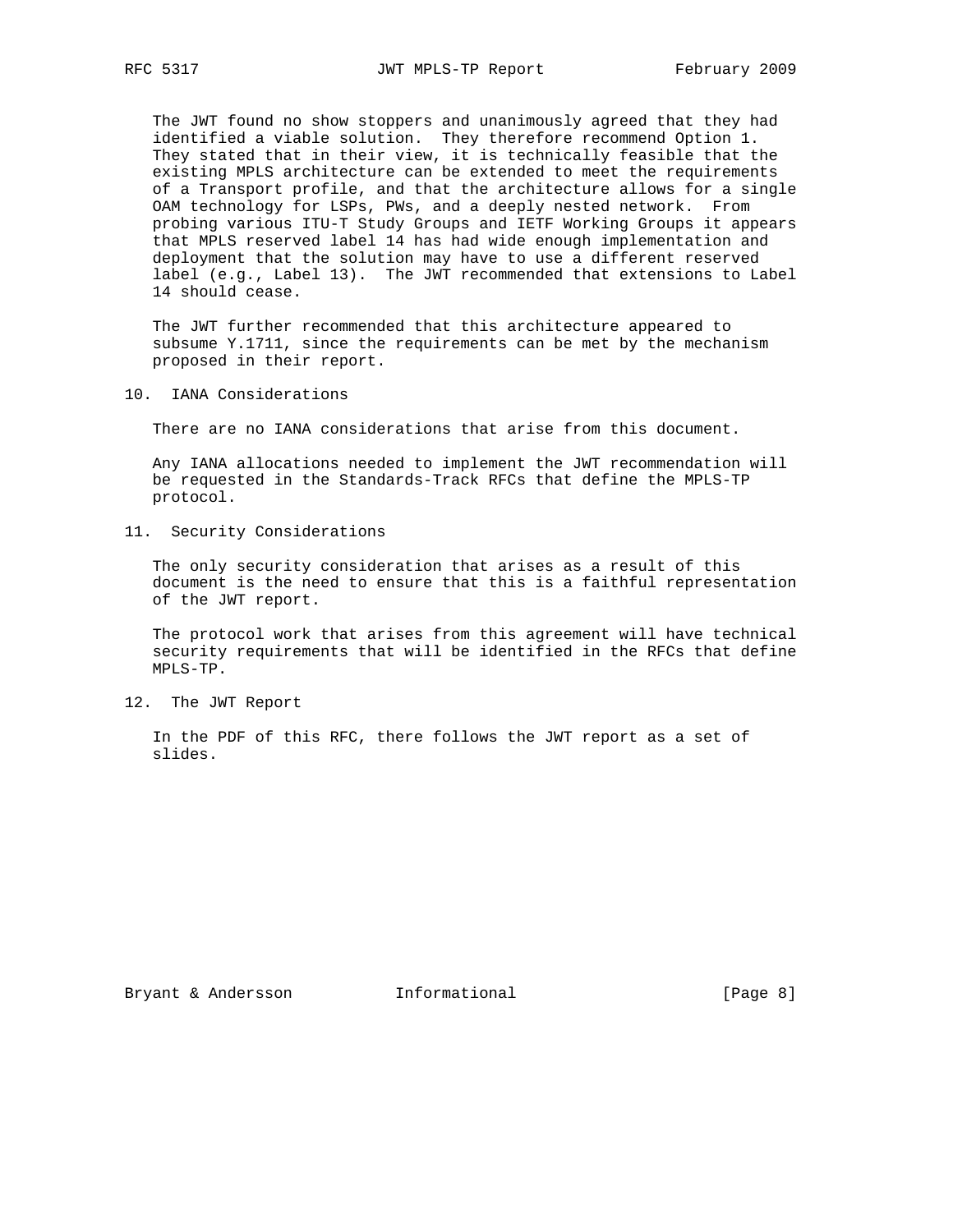- 13. Informative References
	- [Ethertypes] IESG and IAB, "T-MPLS use of the MPLS Ethertypes", 2006, <https://datatracker.ietf.org/documents/LIAISON/ file470.txt>.
	- [JWTcreation] Chairman, ITU-T SG 15, "Proposal to establish an Ad Hoc group on T-MPLS", 2008, <http://www.itu.int/md/ T05-SG15-080211-TD-PLEN-0515/en>.
	- [LIAISON] Liaison statements to and from the IETF can be found at: <https://datatracker.ietf.org/liaison/>.
	- [MPLS-TP] "IETF and ITU-T cooperation on extensions to MPLS for transport network functionality", May 2008, <https://datatracker.ietf.org/liaison/446/>.
	- [MPLS-TP-22] IETF ITU-T Joint Working Team, "MPLS Architectural Considerations for a Transport Profile", April 2008, <http://www.ietf.org/MPLS-TP\_overview-22.pdf>.
	- [MPLS-TP1] "IETF and ITU-T cooperation on extensions to MPLS for transport network functionality", ITU-T SG15, May 2008, <https://datatracker.ietf.org/documents/ LIAISON/file553.pdf>.
	- [RFC4929] Andersson, L. and A. Farrel, "Change Process for Multiprotocol Label Switching (MPLS) and Generalized MPLS (GMPLS) Protocols and Procedures", BCP 129, RFC 4929, June 2007.
	- [Stuttgart] IETF IESG and IAB Chairs, "Report of interim meeting of Q.12 on T-MPLS", Stuttgart, Germany, Annex 4, 12-14 September 2007, 2008, <http://ties.itu.int/u//tsg15/ sg15/xchange/wp3/200709\_joint\_q12\_q14\_stuttgart/ T-MPLS/wdt03\_rapporteur\_report-final.doc>. This document is available on request from the ITU-T.
	- [ahtmpls] "Ad Hoc group on T-MPLS", 2008, <http://www.itu.int/ ITU-T/studygroups/com15/ahtmpls.html>.